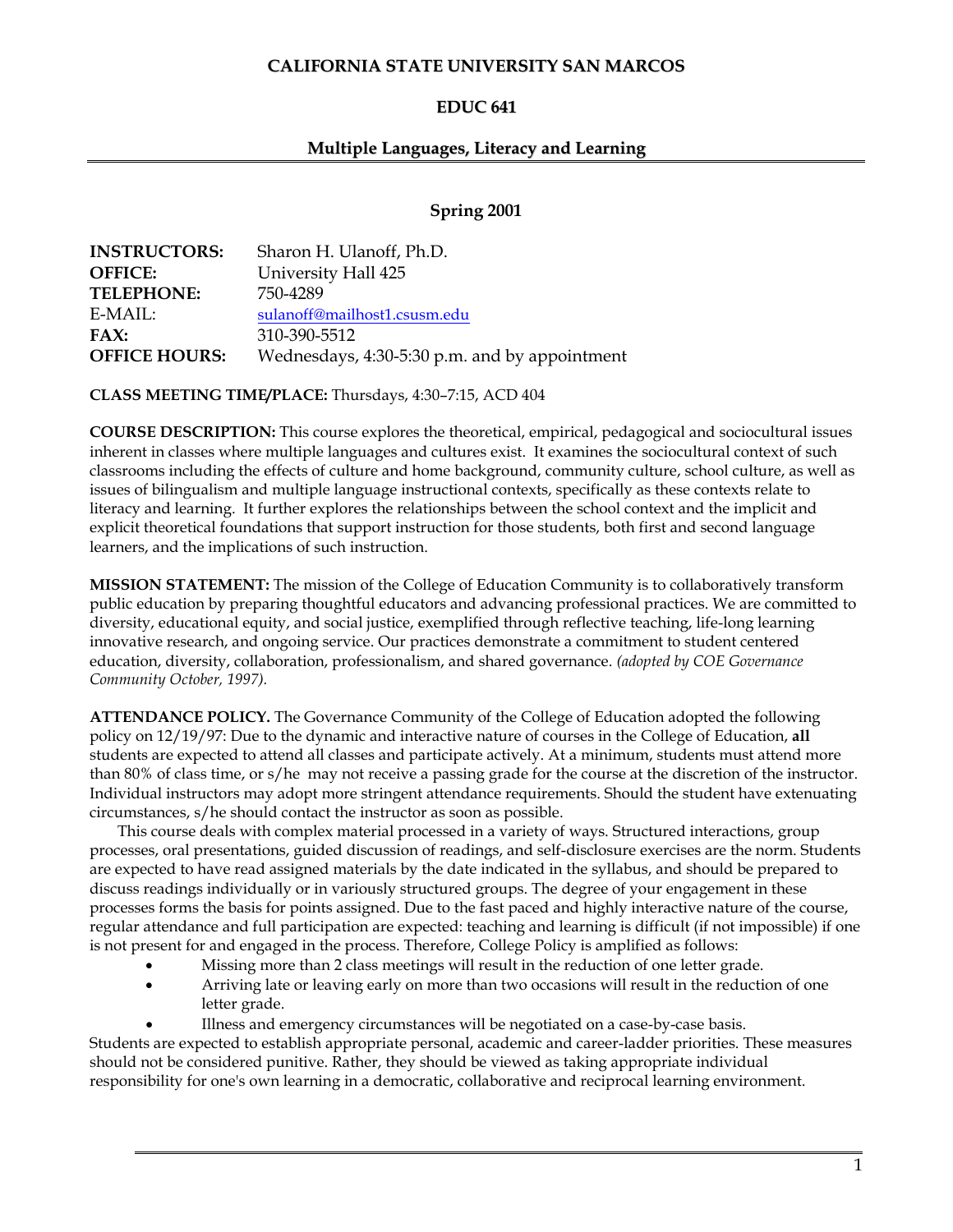#### **REQUIRED TEXTS:**

De la Luz Reyes, M. (2001). *The best for our children: Critical perspectives on literacy for Latino students.* New York, NY: Teachers College Press.

Freedman, S. W., Simons, E. R., Kalnin, J. S., Casareno, A. and The M-CLASS teams. (1999). *Inside city schools: Investigating literacy in multicultural classrooms.* New York, NY: Teachers College Press.

González, R. D. and Melis, I. (2000). *Language ideologies: Critical perspectives on the official English movement.* Mahwah, NJ: Erlbaum.

**COURSE REQUIREMENTS:** All students are expected to attend every class session unless otherwise arranged. Students are further expected to be prepared for class and to participate accordingly. Reading should be completed before the class meeting. **All assignments must be handed in by the due date.** Assignments must be typed and double spaced.

#### **GRADING (plus or minus grades at the discretion of the instructor):**

 $A = 100 - 90$ 

- $B = 89-80$
- $C = 79-70$

#### **ASSIGNMENTS:**

| What is language?       | 20 points |
|-------------------------|-----------|
| Biliteracy case studies | 60 points |

• Weekly reader response discussions/class participation 20 points

*What is language?* For this assignment you will attempt to define language both on a theoretical and a personal level. This is an opportunity for you to wax poetic about your personal feelings, but also to synthesize and discuss some of the readings that relate to language and literacy. Please attempt to answer the following questions:

- How would you define language?
- Can you define language out of context?
- How is language affected by the social context?
- What kinds of contexts affect language?
- What is a language variety?
- What is a dialect?
- How does a particular language's prestige affect its learning and usage?
- What is the relationship between language and self-esteem? And finally....
- Is there language without thought (now that is a trick question)?

Feel free to be more specific and cite from the readings or other articles/books you have read. This assignment is due **March 14, 2001.**

*Biliteracy case studies.* For this assignment you will do a series of 4 case studies related to the language learning of one student in your classroom or a colleague's classroom (it might be easier to do this in another classroom, especially if you teach primary grades). These case studies will involve examining the student as s/he learns in her/his primary language, learns to read and write and learns in her/his second language. They will all involve interviews and observation of this particular student. There will be three individual case studies and a final "holistic case study" where you synthesize the information and write a description of the student as a language learner.

Primary language case study. For this case study you will interview your student regarding her/his primary language acquisition and then observe her/him as s/he participates in primary language instruction. Before you interview your student, write a brief paragraph describing your assumptions/thoughts regarding the student's primary language use and proficiency. Interview questions might include:

• How did you learn to speak in Spanish (or other language)? Who taught you?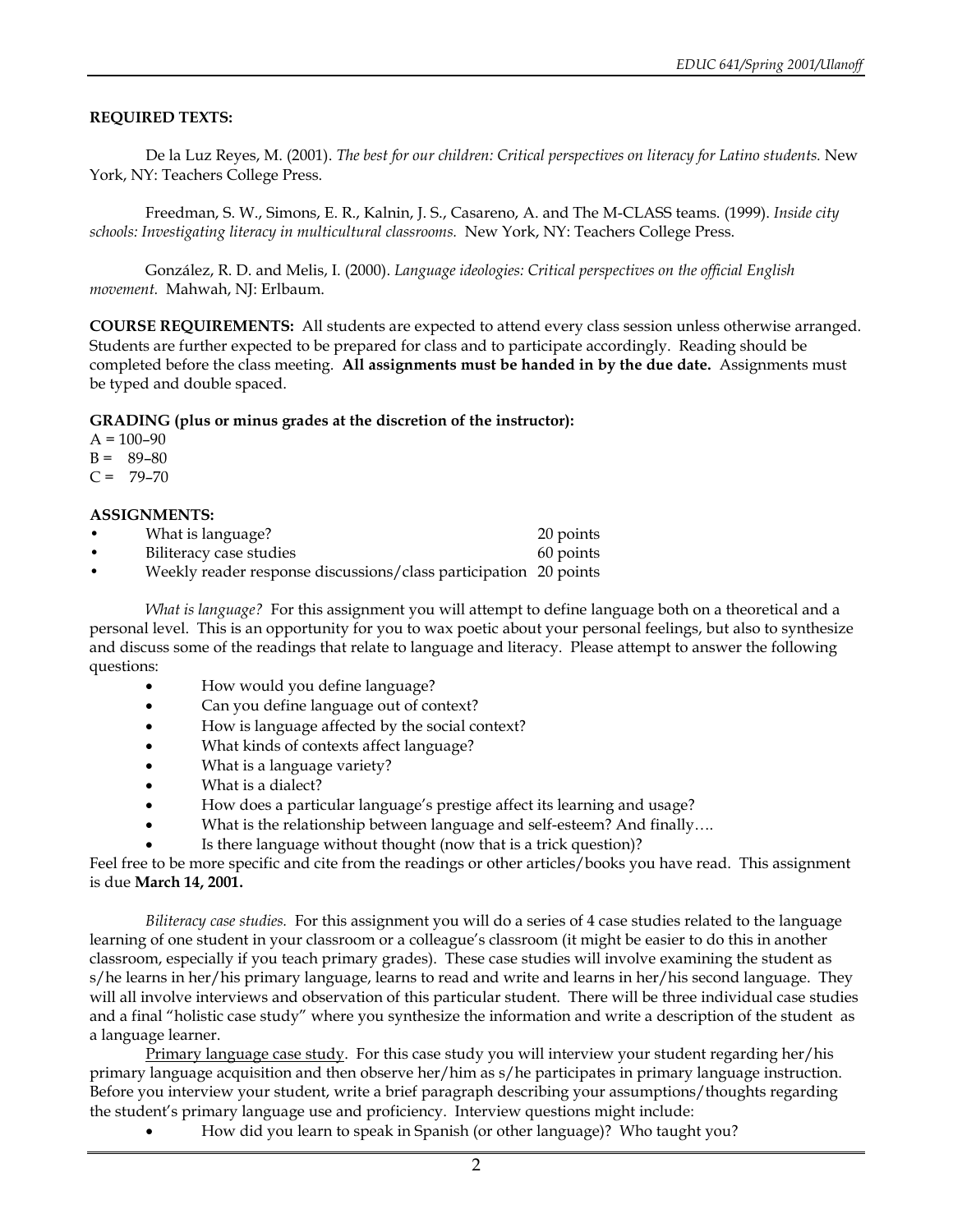- What language does everyone speak at home?
- What is good about speaking Spanish? What makes you say that?
- What can you do because you can speak Spanish?
- Who do you like to speak Spanish to?
- Do you like to speak Spanish in class?
- Do you talk a lot in class?
- Is it easy to speak Spanish? When did you start?
- Are you a good Spanish speaker? What makes you say that?
- What other languages do you speak?

If the child is older (third grade or above) you might want to let them write about learning their primary language. If you are working with very young children, you might want to use a sort of "focus group" of students to answer your questions, but only focus on your case study student when you write your paper. After you have interviewed your student observe her/him during a primary language lesson. Then use a match/mismatch grid to see if your observations support the student answers. Use whatever categories are appropriate on the left side and compare/contrast the three data sets. When you are done write an analysis of your student as a primary language speaker. Be sure to give an introduction to your student at the beginning and use citations where appropriate. Your write up of this assignment should be approximately 5-8 pages long. This assignment is due **October 28, 1998.**

|                 | Your        | Observations | Interview |
|-----------------|-------------|--------------|-----------|
|                 | Impressions |              |           |
| Proficient      |             |              |           |
| speaker         |             |              |           |
| Participates in |             |              |           |
| class           |             |              |           |
| Takes pride in  |             |              |           |
| T .1            |             |              |           |
|                 |             |              |           |
|                 |             |              |           |
|                 |             |              |           |
|                 |             |              |           |

Literacy case study. In this assignment you will interview your student regarding literacy (I will pass out the literacy questionnaire on 9/23). Feel free to ask other questions than those included in the questionnaire. Before your interview them write your own assumptions/feelings about the student. Then observe the student during literacy instructions, taking notes so that you can once again use the match/mismatch grid to summarize your three data sets. Then write a final analysis of your student as a reader and writer including citations where appropriate. This time you do not need to include an introduction of your student. This assignment is due **March 28, 2001**

Second language case study. For this assignment you will interview and observe your student in relation to second language acquisition. Once again, write your own assumptions/feelings regarding the student as a second language learner. Then interview them using the following questions:

- How did you learn to speak in English? Who taught you?
- What is good about speaking English? What makes you say that?
- What can you do because you can speak English?
- Who do you like to speak English to?
- Do you like to speak English in class?
- Do you talk a lot in class?
- Is it easy to speak English? When did you start?
- Are you a good English speaker? What makes you say that?

Again, feel free to include other questions that are relevant to your particular student. Use a match/mismatch grid to compare/contrast your data sets and then write your analysis including citations where necessary. You do not need to introduce the student for this case study. This assignment is due **May 2, 2001.**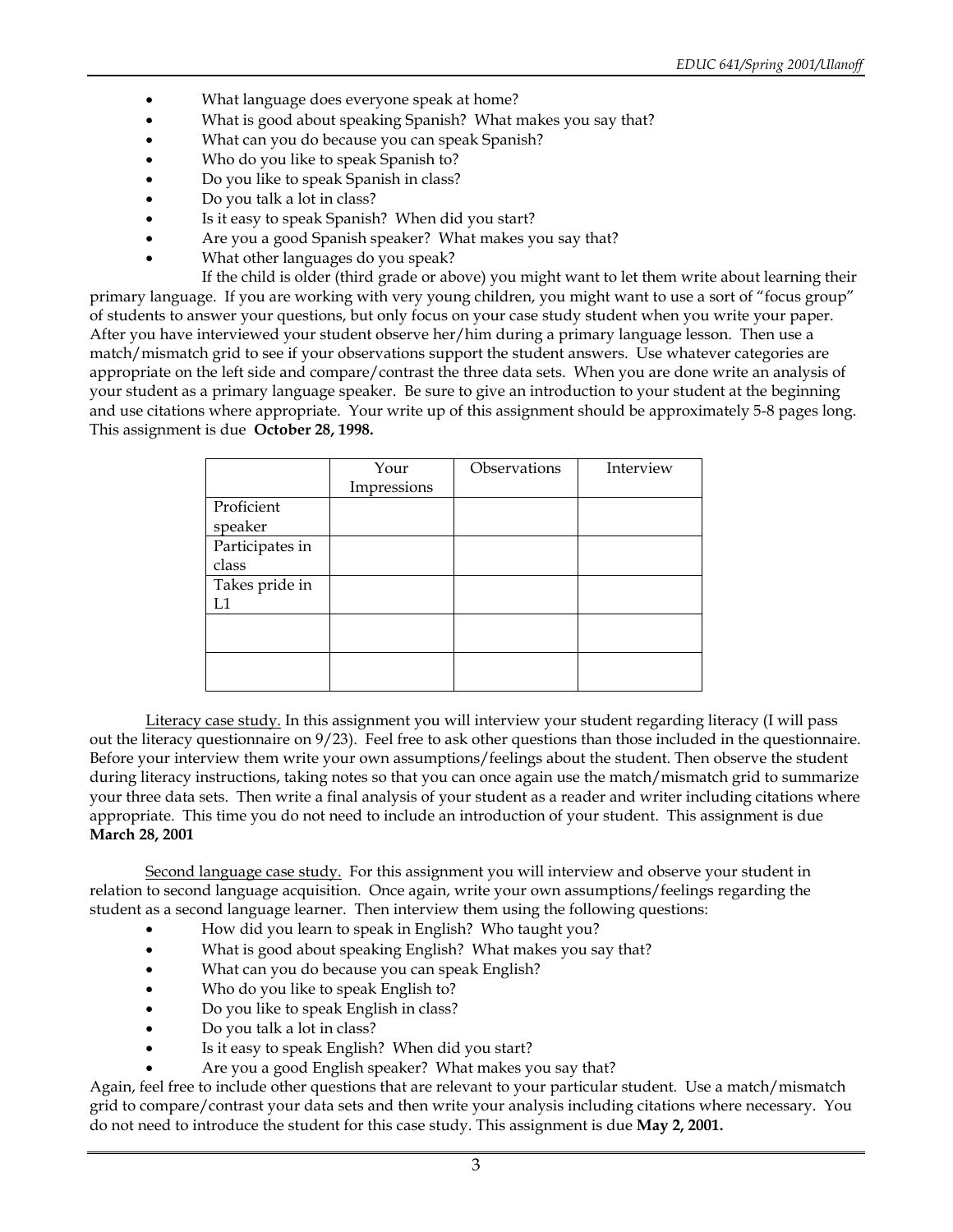Holistic case study. For this case assignment you will compile you three case studies to one holistic description of your case study student. Your case study should include the following sections:

- 1. Introduction to the student, background.
- 2. L1 case study
- 3. Literacy case study
- 4. L2 case study
- 5. Holistic analysis of the case study student: Who is s/he as a language learner. Be sure to include citations as necessary.
- 6. Conclusions and implications for practice.

Be sure to include your observation and interview notes as well as your assumption/feelings descriptions in the appendix. This assignment is due **May 23, 2001.**

*Reader response presentations.* For this assignment you will respond in class to the weekly readings in a variety of ways. Some weeks there will be quickwrites a point of departure for discussion; other weeks there will only be extensive discussion. While you will not be graded on any individual quickwrite or discussion, all are expected to participate accordingly so that we can have a lively and challenging discussion.